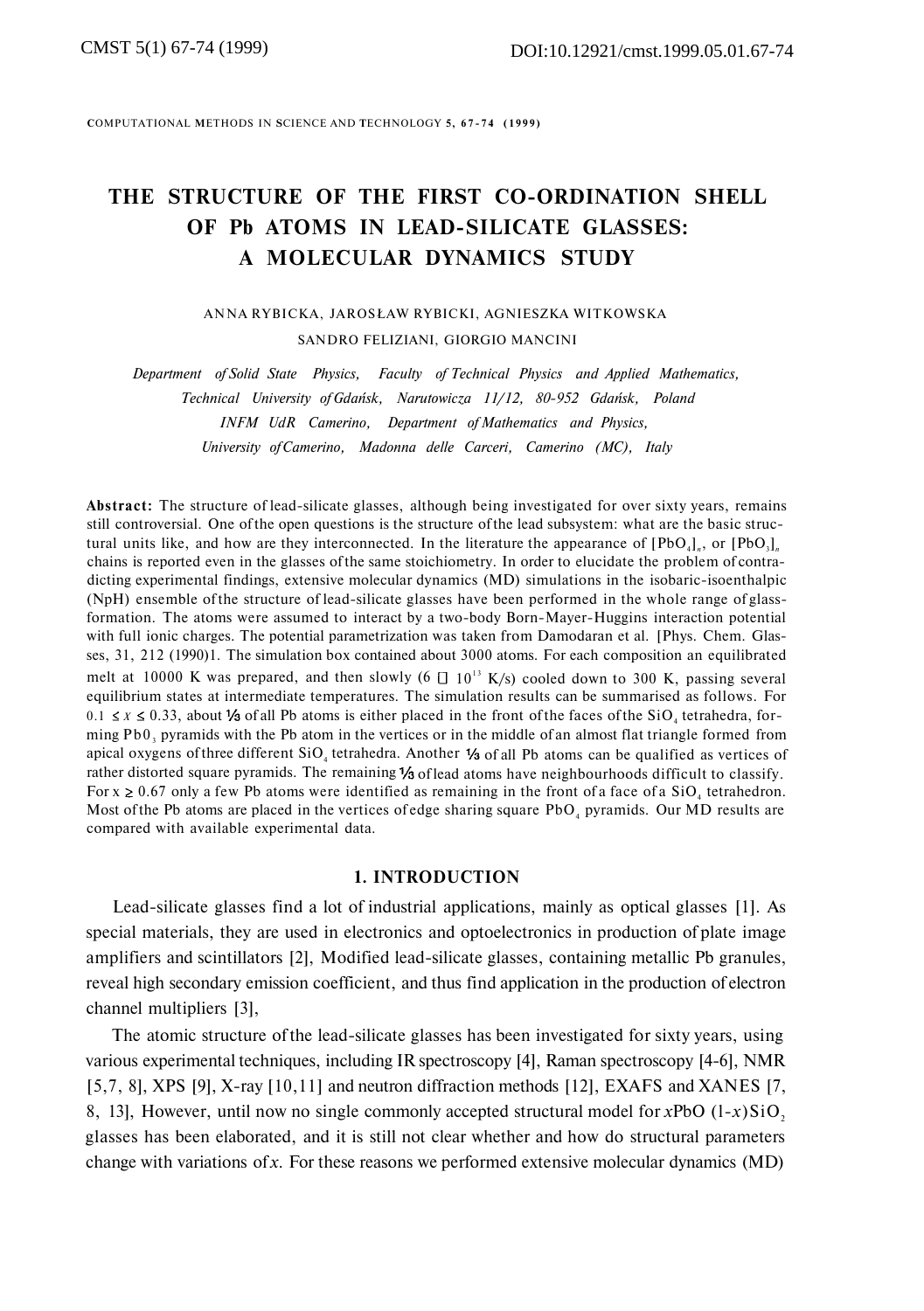[14-17] investigations of the considered glasses. In the present contribution we concentrate on the structure of the first co-ordination shell of lead atoms.

The paper is organised as follows. Section 2 is dedicated to several rather technical points related to the simulation technique. In Section 3 we describe the results of our simulations. The numerical results are discussed and compared with the experimental ones in Section 4. Section 5 contains concluding remarks.

# **2. SIMULATION TECHNIQUE**

The molecular dynamics (MD) simulations have been performed in the (NpH) ensemble, using the MDSIM program [18], which bases on the classical Andersen algorithm [19]. The atoms were assumed to interact by a two-body forces: the Born-Mayer repulsive forces, and Coulomb forces due to full ionic charges, calculated with the aid of the standard Ewald technique. The potential parametrization was taken from [20]. All the systems discussed in the present work were initially prepared in a well equilibrated molten state at 10000 K, and then slowly cooled down to 300 K, passing equilibrium states at 8000 K, 6000 K, 5000 K, 4000 K, 3000 K, 2500 K, 2000 K, 1500 K, 1000 K, 600 K. At each temperature the system was being equilibrated during 30000 fs time steps, and sampled during other 10000 fs time steps. The simulations have been glass stoichiometry, the number of atoms within the simulation box ranged from 1600 to 3250 (Table I), resulting in box edge lengths from about 20 to 30 A. The structural information on performed in the whole range of glass-formation, *i.e.* for  $0.0 \le x \le 0.9$  [17], In dependence of the

| X    | Ph  | Si  | O    |  |
|------|-----|-----|------|--|
| 0.10 | 100 | 900 | 1900 |  |
| 0.20 | 200 | 800 | 1800 |  |
| 0.25 | 200 | 600 | 1400 |  |
| 0.33 | 200 | 400 | 1000 |  |
| 0.40 | 500 | 750 | 2000 |  |
| 0.45 | 540 | 660 | 1860 |  |
| 0.50 | 500 | 500 | 1500 |  |
| 0.67 | 800 | 400 | 1600 |  |
| 0.80 | 800 | 200 | 1200 |  |
| 0.90 | 900 | 100 | 1100 |  |

Table I. Numbers of atoms used in the simulations of x Pb0  $(1 - x)$  Si0<sub>2</sub> glasses

short-range correlations was obtained in a conventional way, mainly from radial and angular distribution functions. The connectivity of basic structural units was studied by means of cationanion ring analysis, performed using a new highly efficient redundancy aware algorithm [21,22].

### **3. SIMULATION RESULTS**

Figure 1 shows radial distribution functions (RDFs) related to the Pb structural unit for xPbO  $(1-x)SiO<sub>2</sub>$  glasses,  $0.0 \le x \le 0.9$ . The peak profile in the RDF,  $g(r)$ , is given by: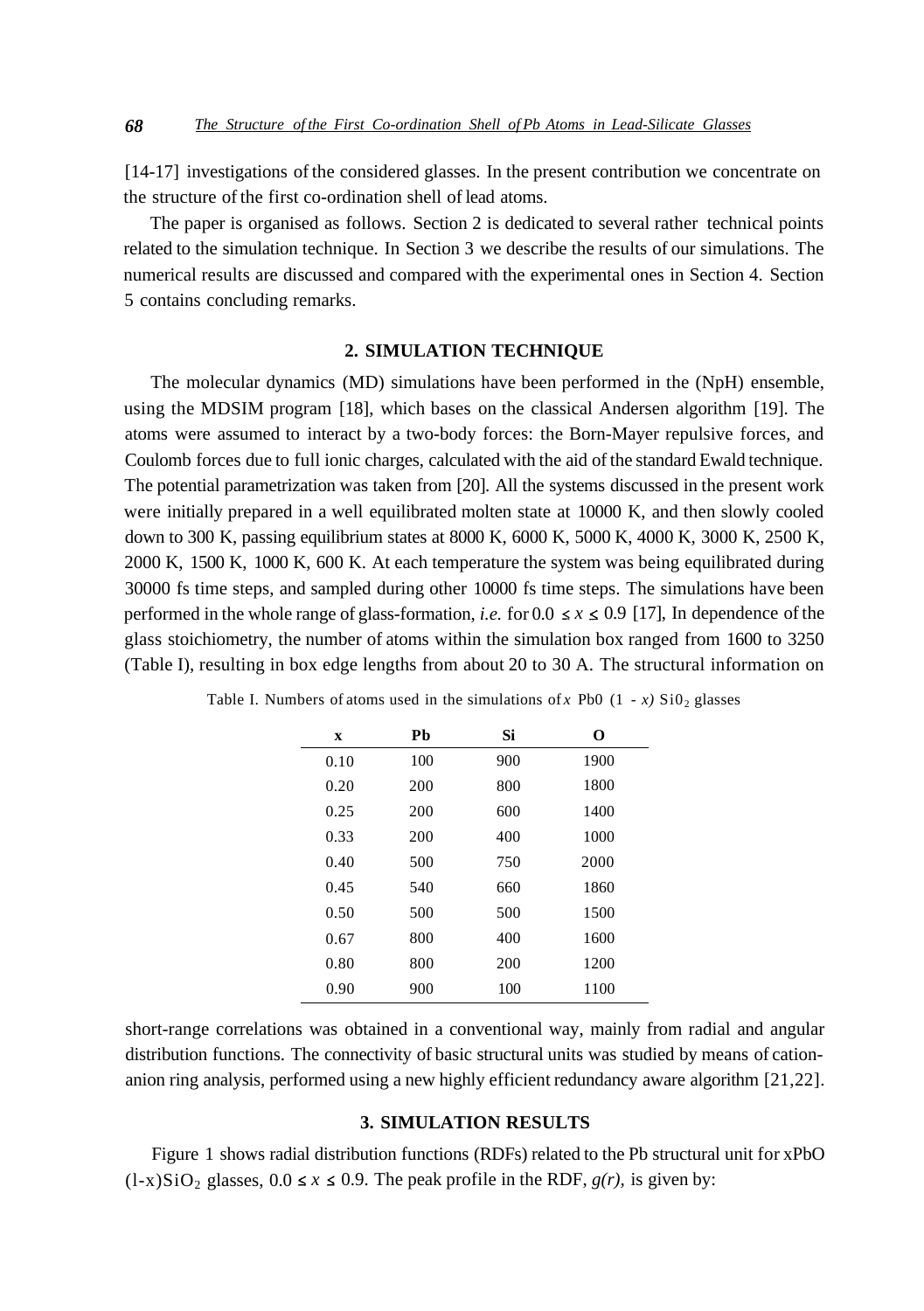*A Rybicka et al. 69* 

$$
g(r)=\frac{Np(r)}{4\pi \rho r^2},
$$

where N is the co-ordination number, p is the density. The bond-length probability density,  $p(r)$ , can be described using a Г-like distribution [23]. Its general expression, valid for *(r-R)* β > -2σ, has a form:

$$
p(r) = \frac{2}{\sigma \cdot |\beta| \cdot \Gamma\left(\frac{4}{\beta^2}\right)} \cdot \left(\frac{4}{\beta^2} + \frac{2 \cdot (r - R)}{\sigma \cdot \beta}\right)^{\frac{4}{\beta^2} - 1} \cdot \exp\left[-\left(\frac{4}{\beta^2} + \frac{2 \cdot (r - R)}{\sigma \cdot \beta}\right)\right],\tag{1}
$$

where R is the average distance,  $\sigma^2$  is the Debye-Waller disorder factor describing both the structural and vibrational disorder,  $\beta$  is the asymmetry parameter and  $\Gamma(x)$  is the Euler's gamma function calculated for  $x = 4/\beta^2$ . Table II contains the parameters of the first Pb-0 RDF peak: the MD extracted most probable Pb-O distance  $R_o$  (position of the maximum of the first RDF peak), and *R,* σ*,* β, *N* from (1). The last column of the table contains recent EXAFS data on pure crystalline PbO, quoted after [13]. Table III, constructed in a similar way, refers to the 0- 0 RDF.

As one can see from Figure 1, the first RDF peak of the Pb-O correlation is rather sharp, with its maximum (the most probable distance  $R_o$ ) at about 2.3 A. For high PbO concentrations, the approximation of this peak with (1) gives the average Pb-O distance in the range from 2.40 to 2.45 A, which is clearly higher than the Pb-O distance in pure PbO. corresponding value in pure PbO (Table II). However, for lower lead oxide contents ( $x \le 0.33$ )  $0.67 \le x \le 0.9$ , the average Pb-O distance, R, is in our MD-simulated glasses close to the



Fig. 1. Radial distribution functions relevant to the first neighbourhood of the Pb atom

Parameter σ decreases with increasing PbO concentration from 0.24 A for *x* = 0.1 to 0.13 A for  $x = 0.9$ ; the latter value of  $\sigma$  is equal to the one reported recently in [13]. The peak asymmetry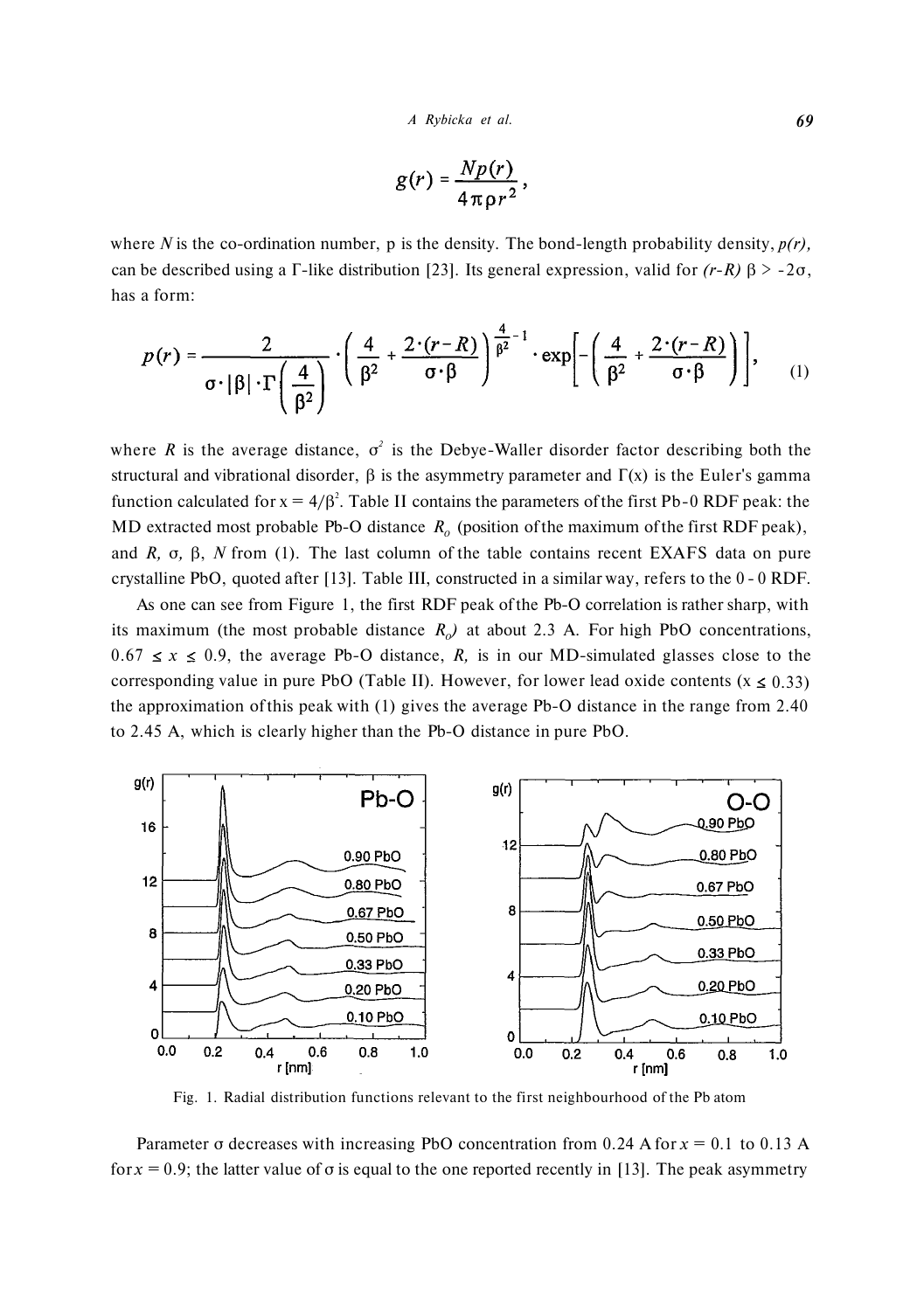degree, β, is very high at low PbO concentrations, and decreases systematically with increasing *x* from 1.22 for  $x = 0.1$  to 0.56 for  $x = 0.9$ . Note, that  $\beta$  for pure PbO (0.42) is close to its value in the  $x = 0.9$ .

The average co-ordination number, read formally in the RDF minimum between two first peaks, for the Pb-O pair is somewhat higher than four for  $x < 0.5$ , and close to five for higher PbO concentrations. However, the integration of the T-like peak (1) gives more reliable estimation, since the contribution from the second peak is automatically eliminated. The coordination numbers, *N,* determined in such a way are shown in Table II. *N* equals to 3.6 for have exactly four oxygen first neighbours).  $0.1 \le x \le 0.25$ , to 4.0 for  $0.33 \le x \le 0.50$ , and to 4.3 for  $x \ge 0.67$  (in crystalline PbO the Pb atoms

Table II. The parameters of the first Pb-O RDF peak vs. PbO concentration (see text for explanation of the row labels)

| x                      | 0.10 | 0.20 | 0.33 | 0.50 | 0.67 | 0.80 | 0.90 | 1.00       |
|------------------------|------|------|------|------|------|------|------|------------|
| $R_{\Omega}[\text{A}]$ | 2.26 | 2.30 | 2.30 | 2.30 | 2.30 | 2.28 | 2.28 | $2.32^{1}$ |
| $R$ [A]                | 2.45 | 2.41 | 2.40 | 2.39 | 2.38 | 2.38 | 2.38 | $2.32^{2}$ |
| $\sigma$ [A]           | 0.24 | 0.17 | 0.14 | 0.14 | 0.13 | 0.13 | 0.13 | $0.13^{2}$ |
| ß                      | 1.22 | 0.92 | 0.69 | 0.64 | 0.65 | 0.59 | 0.56 | $0.42^{2}$ |
| Ν                      | 3.6  | 3.6  | 4.0  | 4.0  | 4.3  | 4.3  | 4.3  | $4.0^{2}$  |

1) after [24]; 2) after [13]

Table III. The parameters of the first O-O RDF peak vs. PbO concentration (see text for explanation of the row labels)

| $\boldsymbol{x}$ | 0.10      | 0.20    |                                       | $0.33$ $0.50$ $0.67$ $0.80$              |                | 0.90      | 1.00        |
|------------------|-----------|---------|---------------------------------------|------------------------------------------|----------------|-----------|-------------|
|                  |           |         |                                       | $R_{\odot}$ [A] 2.60 2.60 2.64 2.62 2.62 |                | 2.58 2.56 | $2.81^{11}$ |
|                  |           |         | $R[A]$ 2.68 2.67 2.66 2.65            |                                          | 2.64 2.67 2.78 |           |             |
|                  |           |         | $\sigma$ [A] 0.15 0.16 0.12 0.11 0.10 |                                          | 0.15           | 0.21      |             |
| B.               | 0.33      |         | $0.29$ $0.12$ $0.13$ $0.17$           |                                          | 0.58           | 0.65      |             |
|                  | $N = 5.8$ | 5.4 4.9 |                                       | 4.1 3.0                                  | 2.2            | - 2.0     |             |

1) after [24]

Detailed analysis of the first co-ordination shell around the Pb atom leads to the following conclusions:

front of the faces of the  $SiO_4$  tetrahedra, forming  $PbO_3$  pyramids with the Pb atom in the vertices (Figure 2A) or in the middle of an almost flat triangle formed from apical oxygens of three different  $SiO<sub>4</sub>$  tetrahedra (Figure 2B). Assuming that the average Pb-O distance (2.42 A) corresponds to the length of the pyramid edge, and the average O-O distance (2.67 A) to the edge length of the basal triangle, the O-Pb-O and Pb-O-O angles should be equal to 66°, and 57°, 1) for low PbO concentrations,  $x \le 0.33$ , about one third of all Pb atoms is placed either in the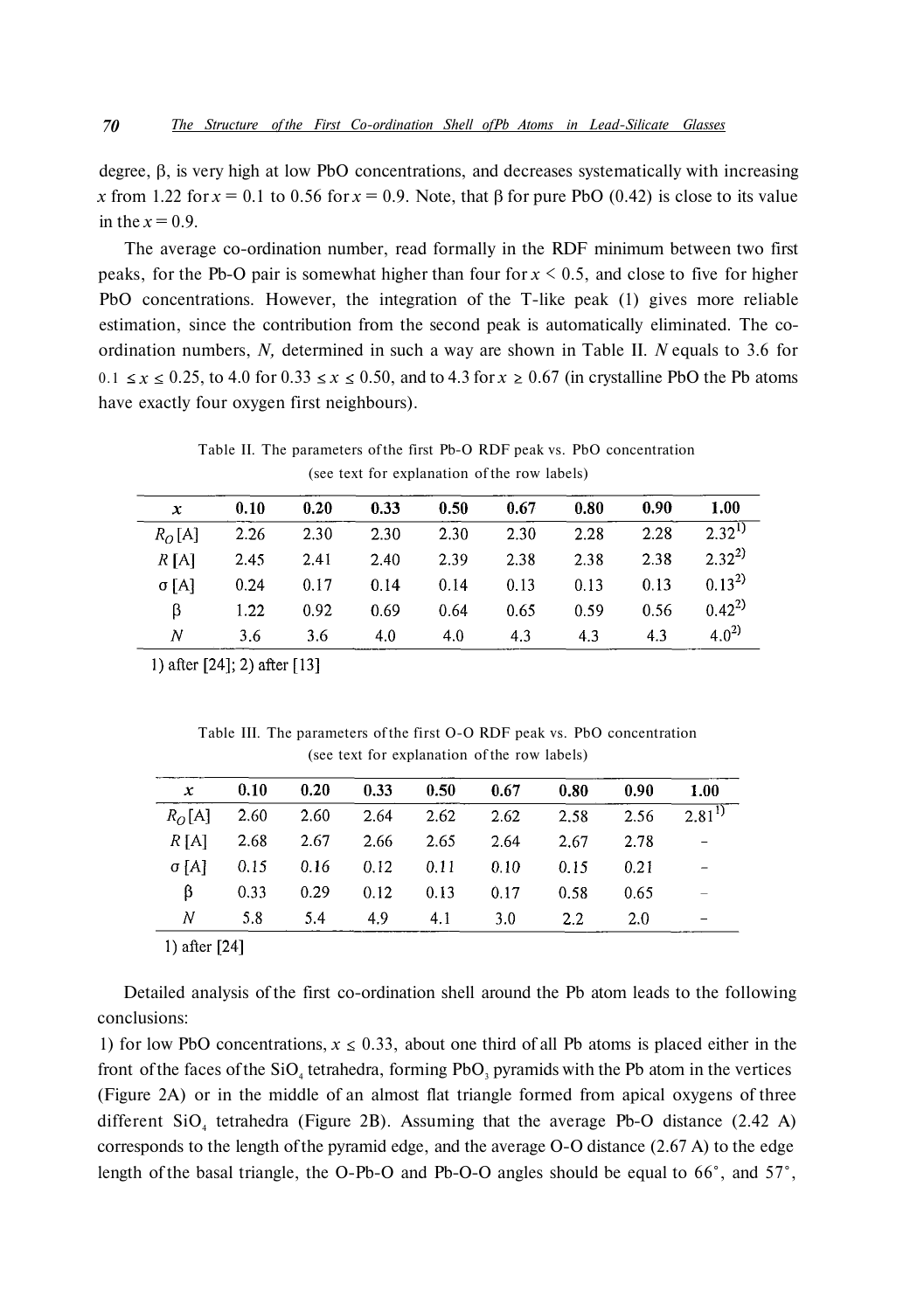respectively. In fact, the maxima of the corresponding angular distribution functions appear close to these values. In the case of the  $PbO_3$  triangles, the O-O distances contribute to the O-O RDF non-zero values between the first two peaks. Another one third of the Pb atoms can be qualified as vertices of rather distorted square pyramids. The remaining Pb atoms have more complicated neighbourhoods, which can not be rigorously classified mainly because of insufficient statistics; the front of a face of a  $SiO<sub>4</sub>$  tetrahedron. About 65% of the Pb atoms is placed in the vertex of a square  $PbO_4$  pyramid (Figure 2C). In this concentration range the average Pb-O distance equals to 2.38 A. Assuming that the second RDF peak of the O-O correlations (3.32 A) corresponds to the edge of the oxygen basal plane of the pyramid, the O-Pb-O and Pb-O-O angles should be equal to 87°, and 46°, respectively. Such angles dominate in the corresponding angular distribution functions. The angular distribution function for the O-O-O triple, calculated for the O-O distances limited to the radii close to 3.32 A has a peak at  $90^\circ$ , which confirms the conclusion that the  $PbO_4$  group is with a good approximation a square pyramid. 2) For higher PbO concentrations,  $x \ge 0.67$ , only a few Pb atoms were identified as remaining in

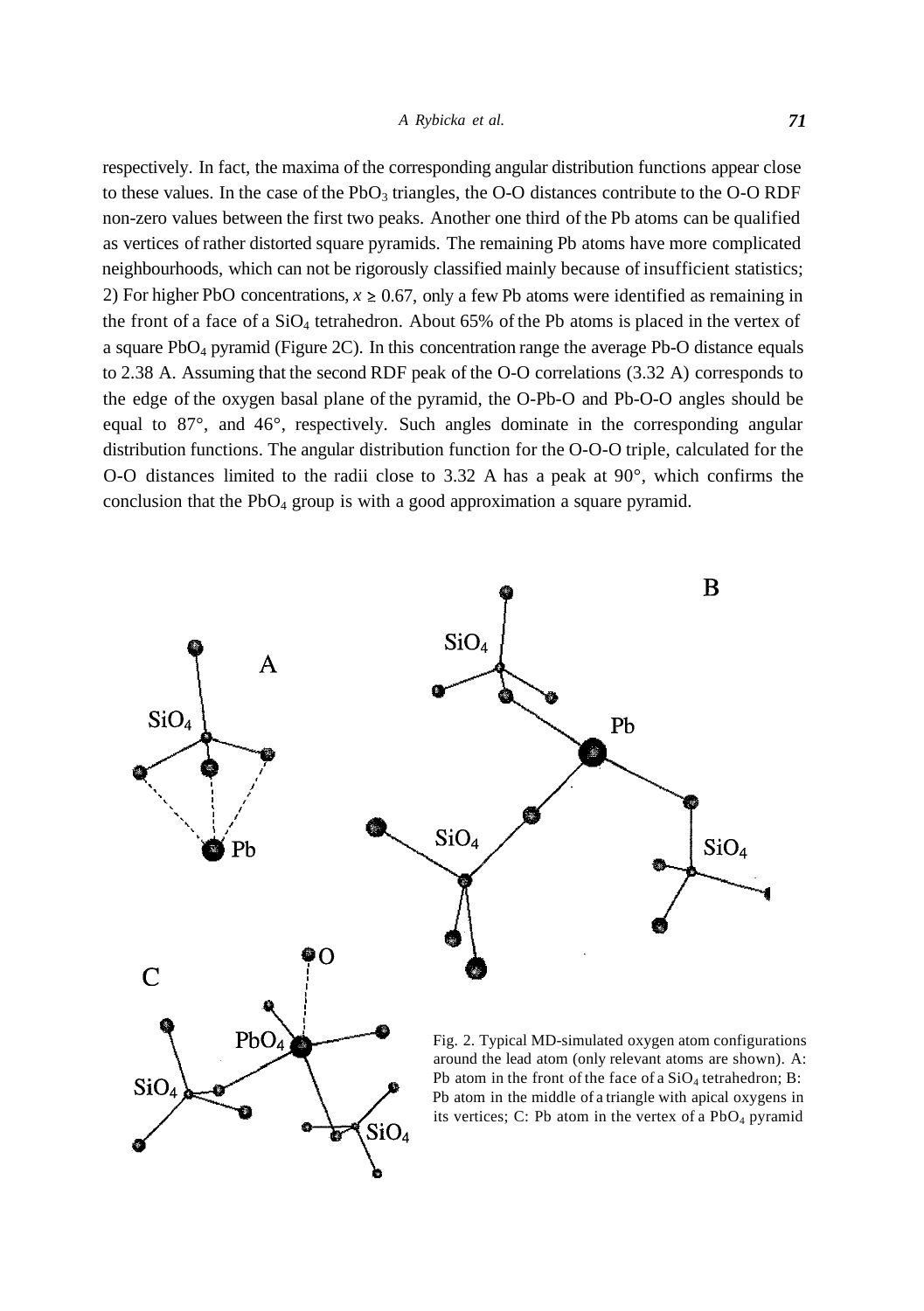The adjacency of the Pb structural units is difficult to perceive from radial, and angular distribution functions only. In order to get some insight into the units mutual positions, a ring analysis has been performed. In particular, the Pb-O-Pb-O ring statistics was calculated. A closed chain of bonded atoms, consisting of *N* cations and *N* anions is called an *N*-member ring. Pb and O atoms were considered bonded if their distance was less than 3.0 A (approximately the position of the first minimum of the Pb-O radial distribution function). For  $x < 0.25$  the Pb-O adjacency graph splits into many small subgraphs, representing isolated short O-Pb-O-... linear chains or consists predominantly of 2-member rings. From the analysis of the angle distributions along 2 member Pb-O rings results that the  $PbO_4$  units share their O-O edges. structures containing single short Pb-O rings. For  $x \ge 0.25$  the set of linearly independent rings

## **4. DISCUSSION**

Let us remind in short the previously published results of other authors, and compare with our data.

#### *Distribution of the Pb-O distances*

Crystalline red PbO is built from parallel layers of edge sharing square pyramids  $PbO<sub>4</sub>$ , and the Pb-O distance equals to 2.32 A [24], This value falls in-between the two characteristic parameters we have used,  $R$ <sup>*n*</sup> and  $R$ , which equal to 2.30 A, and 2.39 A, respectively. Our value of the Pb-O distance agrees with the data reported for lead-silicate glasses in [8, 10, 11, 13,25] (Table IV). The o parameters of the first Pb-O RDF peak are also close to those determined composition). The values of the skewness parameter β reported in [13] equal to 1.0, 1.2, and 1.3 for  $x = 0.3, 0.5$ , and 0.7, respectively, so they are significantly higher than the values obtained in the present simulations. However, an overall agreement between MD-simulated first Pb-O RDF peak, and the corresponding peak extracted from the EXAFS data is rather good, Figure 3. experimentally in [13] in the range  $0.3 \le x \le 0.7$  ( $\sigma \approx 0.16$  A independently of the glass

| <b>Glass composition</b> | Pb-O distance [A]            |  |  |  |
|--------------------------|------------------------------|--|--|--|
| $x = 0.33, 0.5, 0.67$    | 2.30 $(RO)$ , 2.39 $(R)$ (a) |  |  |  |
| $x = 0.5$                | $2.2, 2.53, 2.8$ (b)         |  |  |  |
| $x = 0.5, 0.66$          | $2.25, 2.45$ (c)             |  |  |  |
| $x = 0.67$               | 2.35(d)                      |  |  |  |
| $x = 0.31, 0.5, 0.66$    | $2.22, 2.4$ $2.42$ (e)       |  |  |  |
| $x = 0.3, 0.5, 0.7$      | 2.28 $(RO)$ , 2.38 $(R)$ (f) |  |  |  |

Table IV. Comparison between various experimental data on Pb-O distance in lead-silicate glasses

(d) - [10]; (e) - [8]; (f) - [13]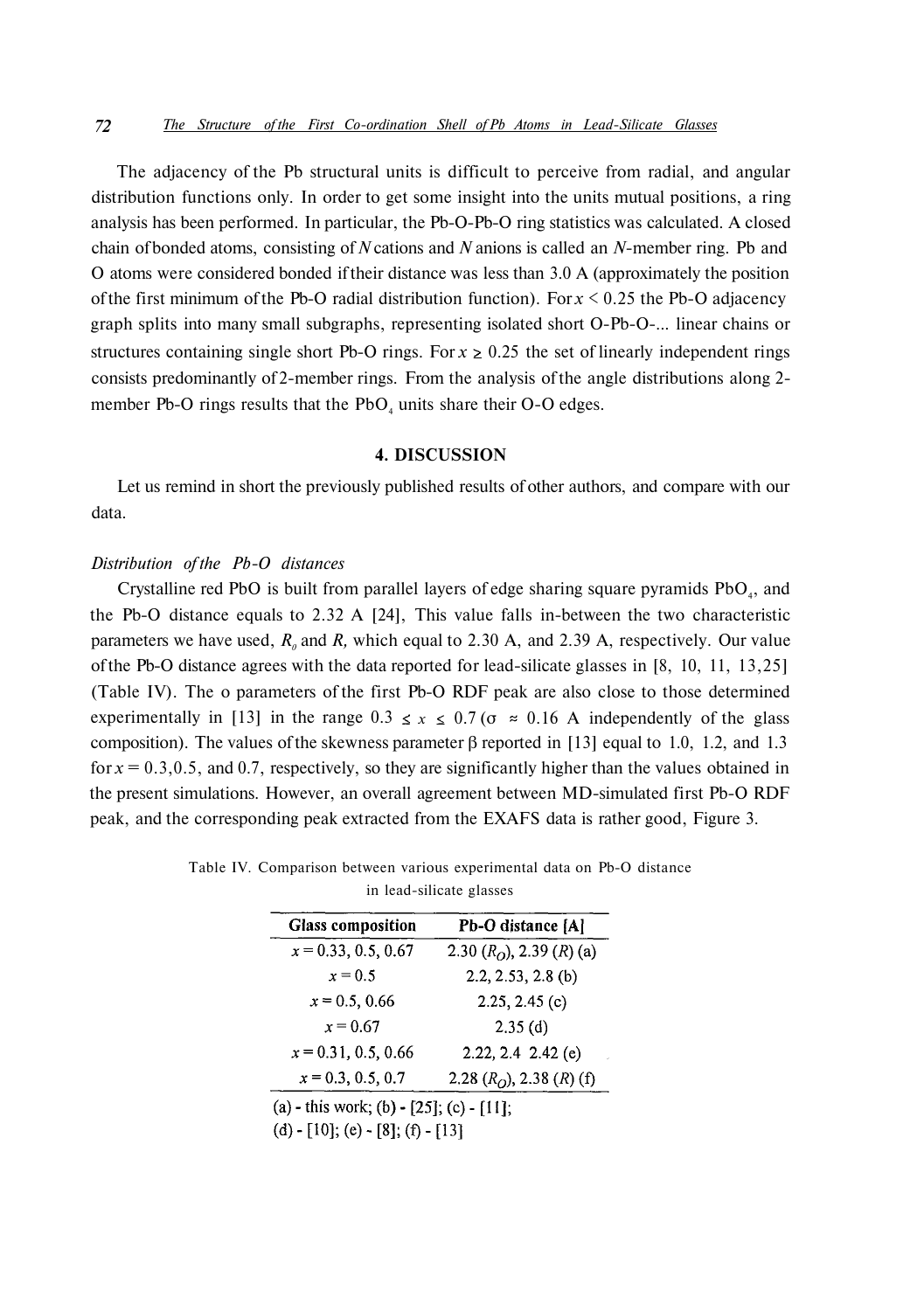Fig. 3. The first Pb-O RDF peak profiles of 0.3 PbO  $0.7$  SiO<sub>2</sub> glass determined by GNXAS analysis reported in [13] (dotted line) and obtained in the present simulations (solid line)



## *Pb structural unit*

Many authors report a four-fold oxygen co-ordination of Pb atoms in the considered glasses, particularly for higher PbO contents. According to  $[10,25,26]$ , in the 0.7PbO 0.3SiO<sub>2</sub> glass one can find zigzag chains of square PbO<sub>4</sub> pyramids, interconnected by  $SiO<sub>4</sub>$  tetrahedra or PbO<sub>6</sub> octahedra. Recent EXAFS measurements have conformed the appearance of  $PbO<sub>4</sub>$  pyramids for lead atoms have in their neighbourhood an additional fourth oxygen atom at the distance of dispersion of the Pb-O distances. According to [27], for crystalline PbSiO<sub>3</sub> ( $x = 0.5$ ) the Pb atoms neighbours at the distance of 2.22 A, and two other oxygen neighbours at the distance of  $x = 0.3, 0.5,$  and 0.7 [13]. According to [8], for 0.31  $\le x \le 0.66$ , the Pb atoms have two oxygen 2.4  $A \div 2.42$  A, slightly increasing with increasing x. The increasing x results also in increasing are co-ordinated by three oxygen atoms placed at the distance of  $2.2 \div 2.3$  A, and 66% of all the  $2.45 \div 2.6$  A.

0.66 the lead oxide subsystem appears in the form of  $[PbO<sub>3</sub>]$ <sub>n</sub> chains mixed with SiO<sub>4</sub> tetrahedra chains [11], so the oxygen co-ordination of Pb atoms equals to 3. The predictions of the Imaoka model have been confirmed by neutron diffraction measurements of Yamada and co-workers [12]. On the other hand, according to the model of Imaoka and co-workers (1986), for 0.33  $\le x \le$ 

Our MD simulations do not agree with Imaoka model [11]. Although the  $PbO<sub>3</sub>$  units have been detected in our MD-simulated structures (particularly at rather low PbO concentrations), they can not be treated as the only, or even the dominating fundamental structural elements. Instead, the suggestions that the  $PbO_4$  square pyramids dominate in the considered glasses [4, 10, 28] have been fully confirmed. The coexistence of the  $PbO<sub>3</sub>$  and  $PbO<sub>4</sub>$  units takes place in the simulated structures at lower PbO concentrations, as suggested by Fayon and co-workers [7].

## **5. CONCLUSIONS**

According to our simulation results, the most probable Pb-O distance is independent of the glass composition and agrees with the corresponding experimental data. The square pyramid